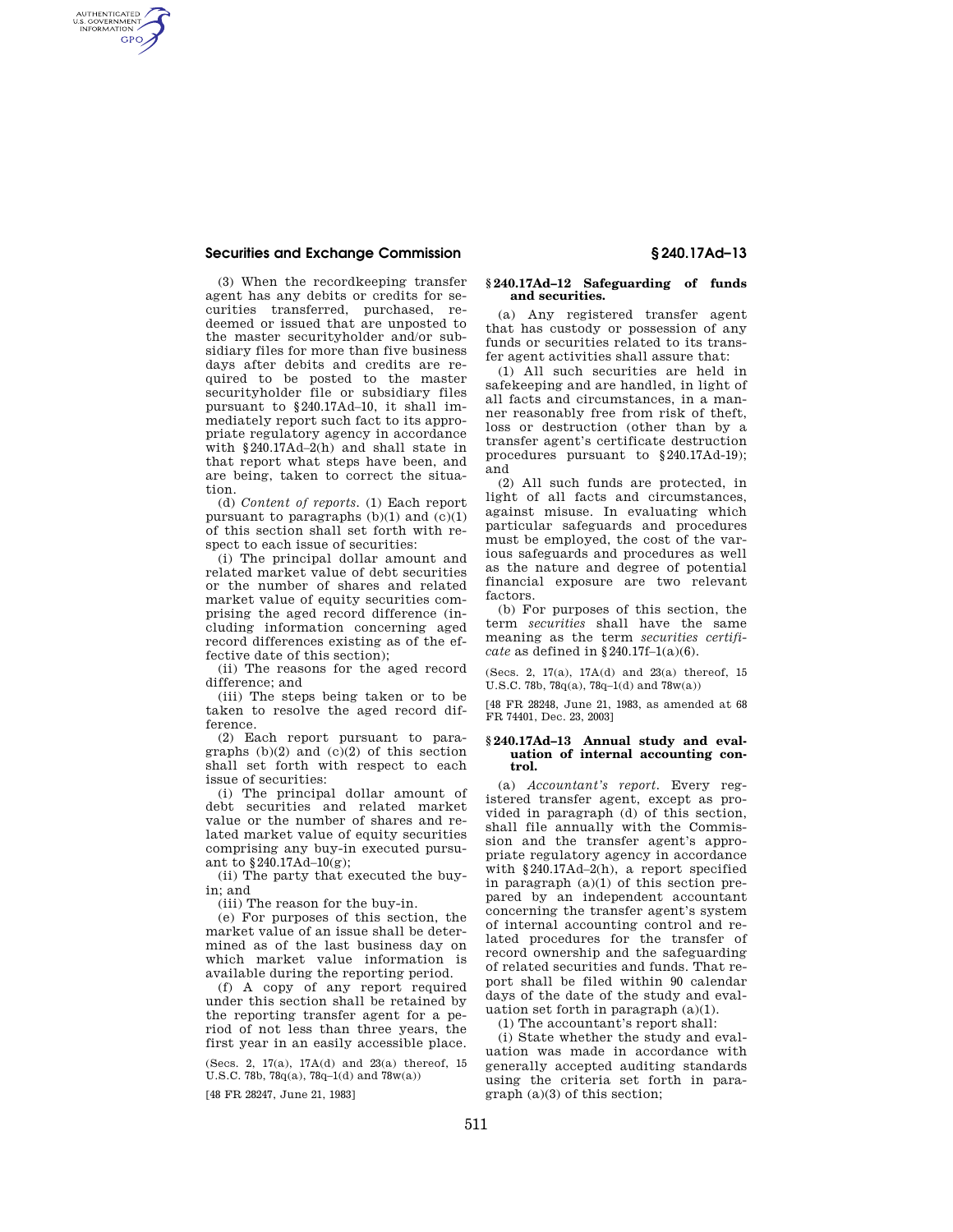(ii) Describe any material inadequacies found to exist as of the date of the study and evaluation and any corrective action taken, or if no material inadequacy existed, the report shall so state;

(iii) Comment on the current status of any material inadequacy described in the immediately preceding report; and

(iv) Indicate the date of the study and evaluation.

(2) The study and evaluation of the transfer agent's system of internal accounting control for the transfer of record ownership and the safeguarding of related securities and funds shall cover the following:

(i) Transferring securities related to changes of ownership (i.e., cancellation of certificates or other instruments evidencing prior ownership and issuance of certificates or instruments evidencing current ownership);

(ii) Registering changes of ownership on the books and records of the issuer;

(iii) Transferring record ownership as a result of corporate actions (e.g., issuance, retirement, redemption, liquidation, conversion, exchange, tender offer or other types of reorganization);

(iv) Dividend disbursement or interest paying-agent activities;

(v) Administering dividend reinvestment programs; and

(vi) Distributing statements respecting initial offerings of securities.

(3) For purposes of this report, the objectives of a transfer agent's system of internal accounting control for the transfer of record ownership and the safeguarding of related securities and funds should be to provide reasonable, but not absolute, assurance that securities and funds are safeguarded against loss from unauthorized use or disposition and that transfer agent activities are performed promptly and accurately. For purposes of this report, a material inadequacy is a condition for which the independent accountant believes that the prescribed procedures or the degree of compliance with them do not reduce to a relatively low level the risk that errors or irregularities, in amounts that would have a significant adverse effect on the transfer agent's ability promptly and accurately to transfer record ownership and safe-

# **§ 240.17Ad–13 17 CFR Ch. II (4–1–10 Edition)**

guard related securities and funds, would occur or not be detected within a timely period by employees in the normal course of performing their assigned functions. Occurrence of errors or irregularities more frequently than in isolated instances may be evidence that the system has a material inadequacy. A significant adverse effect on a transfer agent's ability promptly and accurately to transfer record ownership and safeguard related securities and funds could result from any condition or conditions that individually, or taken as a whole, would reasonably be expected to:

(i) Inhibit the transfer agent from promptly and accurately discharging its responsibilities under its contractual agreement with the issuer;

(ii) Result in material financial loss to the transfer agent; or

(iii) Result in a violation of §240.17Ad–2, 17Ad–10 or 17Ad–12(a).

(b) *Notice of corrective action.* If the accountant's report describes any material inadequacy, the transfer agent shall, within sixty calendar days after receipt of the report, notify the Commission and its appropriate regulatory agency in writing regarding the corrective action taken or proposed to be taken.

(c) *Record retention.* The accountant's report and any documents required by paragraph (b) of this section shall be maintained by the transfer agent for at least three years, the first year in an easily accessible place.

(d) *Exemptions.* The requirements of §240.17Ad–13 shall not apply to registered transfer agents that qualify for exemptions pursuant to this paragraph, 17Ad–13(d).

(1) A registered transfer agent shall be exempt if it performs transfer agent functions solely for:

(i) Its own securities;

(ii) Securities issued by a subsidiary in which it owns 51% or more of the subsidiary's capital stock; and

(iii) Securities issued by another corporation that owns 51% or more of the capital stock of the registered transfer agent.

(2) A registered transfer agent shall be exempt if it:

(i) Is an exempt transfer agent pursuant to §240.17AD–4(b); and